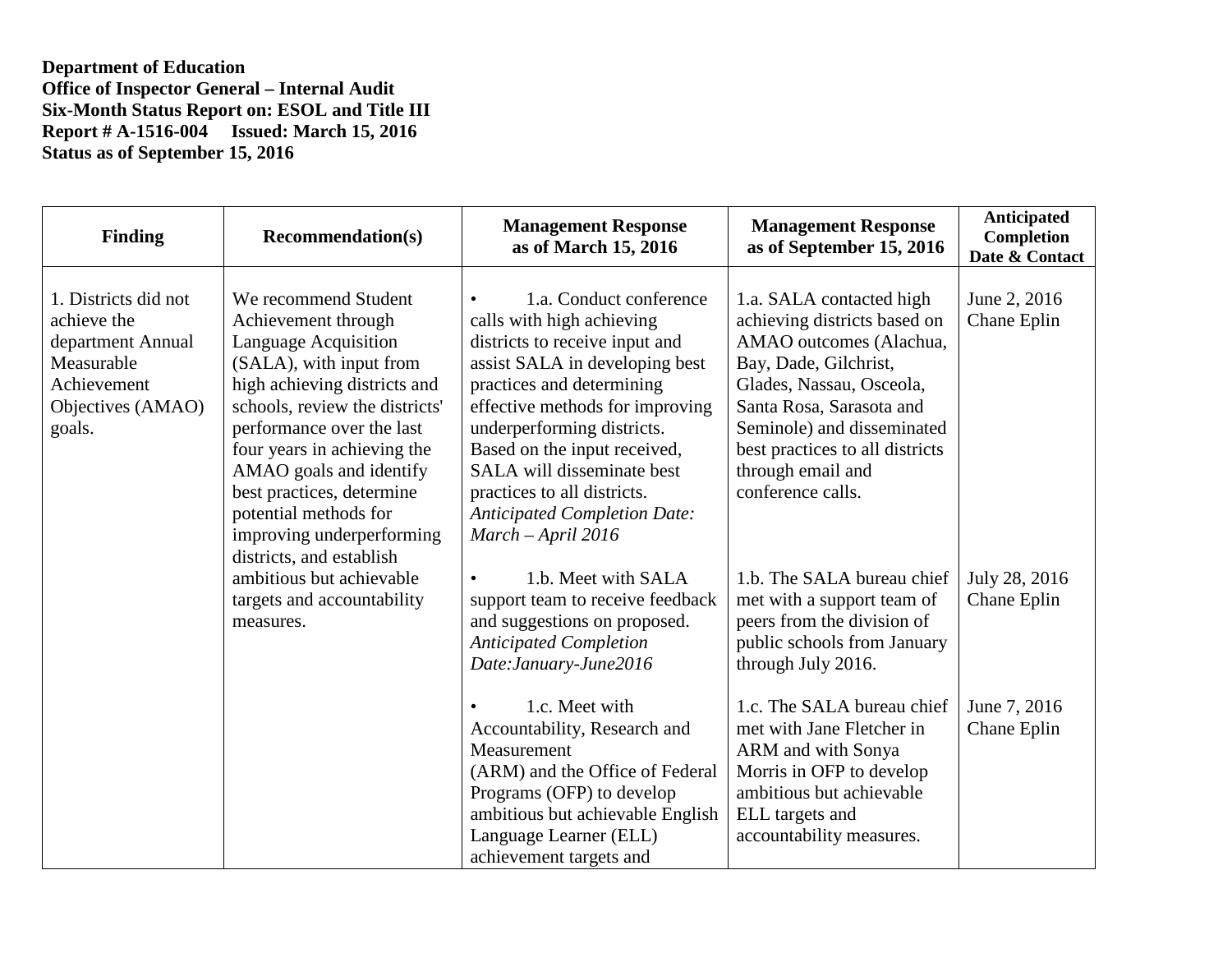| <b>Finding</b>                                                                      | <b>Recommendation(s)</b>                                                                                   | <b>Management Response</b><br>as of March 15, 2016                                                                                                           | <b>Management Response</b><br>as of September 15, 2016                                                                   | <b>Anticipated</b><br>Completion<br>Date & Contact |
|-------------------------------------------------------------------------------------|------------------------------------------------------------------------------------------------------------|--------------------------------------------------------------------------------------------------------------------------------------------------------------|--------------------------------------------------------------------------------------------------------------------------|----------------------------------------------------|
|                                                                                     |                                                                                                            | accountability measures.<br><b>Anticipated Completion Date:</b><br>February-April 2016                                                                       |                                                                                                                          |                                                    |
|                                                                                     |                                                                                                            | 1.d. Communicate<br>expectations regularly and<br>consistently to<br><b>Local Education Agencies</b><br>(LEAs). Anticipated Completion<br>Date: 2016 Monthly | 1.d. The SALA bureau<br>conducted conference calls<br>with LEAs monthly and<br>with its advisory committee<br>quarterly. | July 28, 2016<br>Chane Eplin                       |
|                                                                                     |                                                                                                            | 1.e. Update District ELL<br>Plan template in rule to include<br>ELL achievement focus.<br><b>Anticipated Completion Date:</b><br>$February - April 2016$     | 1.e. The SALA bureau<br>updated the District ELL<br>Plan template in rule to<br>include an achievement<br>focus.         | May 20, 2016<br>Chane Eplin                        |
|                                                                                     |                                                                                                            | 1.f. Feature ELL best<br>practice on each monthly<br>conference call with LEAs.<br><b>Anticipated Completion Date:</b><br>January and April 2016             | 1.f. The SALA bureau has<br>featured best practices on its<br>conference calls with LEAs.                                | July 28, 2016<br>Chane Eplin                       |
| 2. SALA did not<br>ensure the districts<br>submitted required<br>improvement plans. | We recommend SALA<br>develop procedures to ensure<br>districts not meeting their<br>goals take appropriate | 2.a. Develop procedure s<br>for follow up, corrective action<br>and technical assistance.<br><b>Anticipated Completion Date:</b>                             | 2.a. The SALA bureau<br>developed procedures for<br>follow up, corrective action<br>and technical assistance.            | March 11, 2016<br>Chane Eplin                      |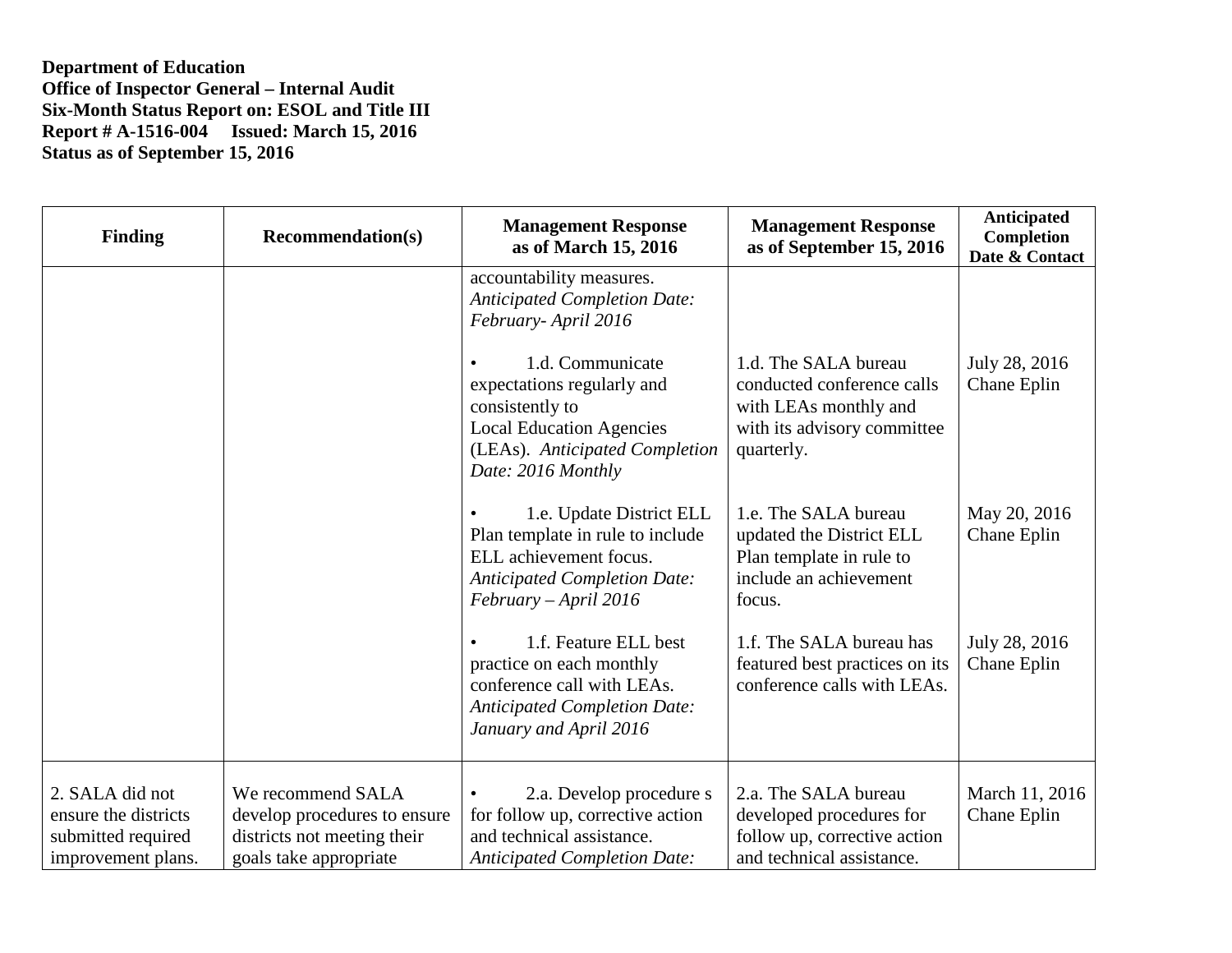| <b>Finding</b>                                                | <b>Recommendation(s)</b>                                                                                                                                                                                                                                                                                | <b>Management Response</b><br>as of March 15, 2016                                                                                                                                                                                                                                                                             | <b>Management Response</b><br>as of September 15, 2016                                                                                                                                                                                                                                                                                                                            | Anticipated<br>Completion<br>Date & Contact |
|---------------------------------------------------------------|---------------------------------------------------------------------------------------------------------------------------------------------------------------------------------------------------------------------------------------------------------------------------------------------------------|--------------------------------------------------------------------------------------------------------------------------------------------------------------------------------------------------------------------------------------------------------------------------------------------------------------------------------|-----------------------------------------------------------------------------------------------------------------------------------------------------------------------------------------------------------------------------------------------------------------------------------------------------------------------------------------------------------------------------------|---------------------------------------------|
|                                                               | corrective action, and<br>provide technical assistance<br>to those districts. We also<br>recommend SALA identify<br>and disseminate best<br>practices used by districts<br>that are successfully meeting<br>the goals.                                                                                  | $March - April 2016$<br>2.b. Develop SALA<br><b>Global Monitoring Matrix</b><br>indicating both evidence and<br>progress, including English for<br><b>Speakers of Other Languages</b><br>(ESOL) self-monitoring and<br>required improvement plans and<br>SALA reports. Anticipated<br>Completion Date: January -<br>April 2016 | 2.b. The SALA bureau has<br>created a document called<br>the SALA Global<br>Monitoring Matrix that<br>indicates evidence and<br>progress of all required<br>monitoring reports and<br>improvement plans.                                                                                                                                                                          | April 25, 2016<br>Chane Eplin               |
| 3. SALA is not<br>effectively<br>monitoring the<br>districts. | We recommend SALA<br>develop policies and<br>procedures in order to ensure<br>the quality and consistency<br>of the monitoring process.<br>We also recommend SALA<br>review its risk assessment<br>methodology and ensure it<br>more accurately reflects the<br>risks associated with the<br>districts. | 3.a. Streamline Title III<br>and ESOL monitoring processes<br>and reports. Anticipated<br>Completion Date: January -<br>April 2016                                                                                                                                                                                             | 3.a. The SALA bureau has<br>developed a streamline<br>document that contains both<br>the Title III and ESOL<br>monitoring processes. This<br>document is currently being<br>added to the Office of<br>Federal Programs online<br>monitoring system and<br>includes rubrics for<br>objective rating and impact<br>items for ELL achievement<br>and access to advanced<br>programs. | June 28, 2016<br>Chane Eplin                |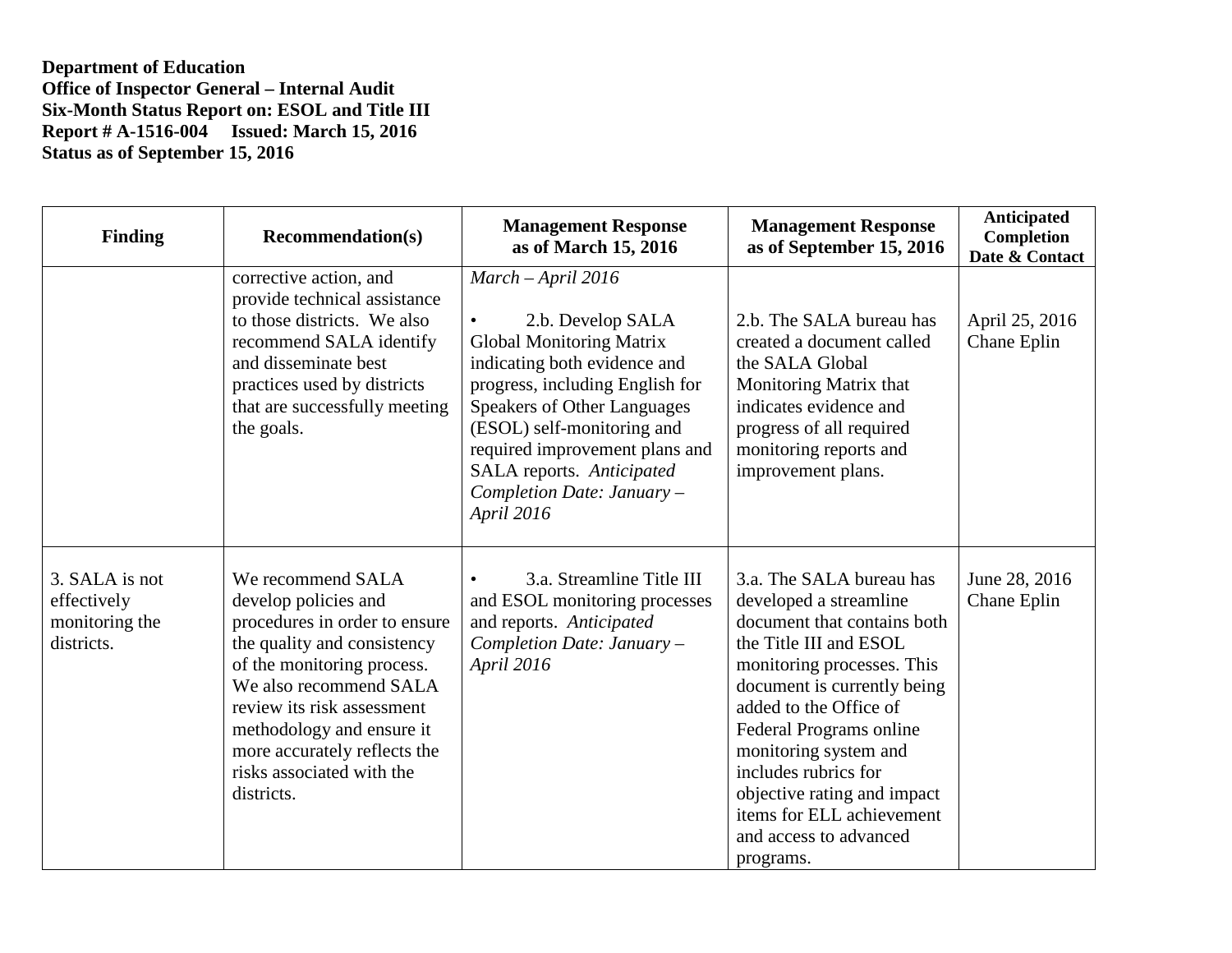| <b>Finding</b>                                        | <b>Recommendation(s)</b>                                                                                                                                                                                  | <b>Management Response</b><br>as of March 15, 2016                                                                                                                                                                                                                                      | <b>Management Response</b><br>as of September 15, 2016                                                                               | <b>Anticipated</b><br>Completion<br>Date & Contact |
|-------------------------------------------------------|-----------------------------------------------------------------------------------------------------------------------------------------------------------------------------------------------------------|-----------------------------------------------------------------------------------------------------------------------------------------------------------------------------------------------------------------------------------------------------------------------------------------|--------------------------------------------------------------------------------------------------------------------------------------|----------------------------------------------------|
|                                                       |                                                                                                                                                                                                           | 3.b. Review and improve<br>risk analysis processes.<br><b>Anticipated Completion Date:</b><br>$January - June 2016$                                                                                                                                                                     | 3. b. The SALA bureau has<br>reviewed and improved its<br>risk analysis processes.                                                   | July 29, 2016<br>Chane Eplin                       |
|                                                       |                                                                                                                                                                                                           | 3.c. Develop written<br>monitoring procedures to include<br>protocol and rubrics to ensure<br>consistency and fidelity in<br>monitoring process (objective,<br>supporting documentation and<br>evidence-based measures).<br><b>Anticipated Completion Date:</b><br>January – April 2016 | 3.c. The SALA bureau has<br>developed written<br>monitoring procedures that<br>include protocol and<br>rubrics.                      | March 11, 2016<br>Chane Eplin                      |
| 4. District<br>expenditures were not<br>supplemental. | We recommend SALA<br>review a sample of Title III<br>expenditure documentation<br>in its future monitoring<br>efforts in order to ensure<br>funds are spent in accordance<br>with applicable regulations. | 4.a. Review DOE399<br>$\bullet$<br>"Project Disbursement Report"<br>for Title III and Immigrant<br>recipients. Anticipated<br>Completion Date: March -<br>August 2016                                                                                                                   | 4.a. The SALA bureau has<br>reviewed the Form DOE399<br>"Project Disbursement"<br>Report" for Title III and<br>Immigrant recipients. | July 29, 2016<br>Chane Eplin                       |
|                                                       | We further recommend<br>SALA consider reviewing<br>previous and current                                                                                                                                   | 4.b. Develop a fiscal<br>$\bullet$<br>management worksheet to check<br>Title III expenditures are                                                                                                                                                                                       | 4.b. The SALA bureau<br>developed a fiscal<br>management worksheet to                                                                | March 9, 2016<br>Chane Eplin                       |